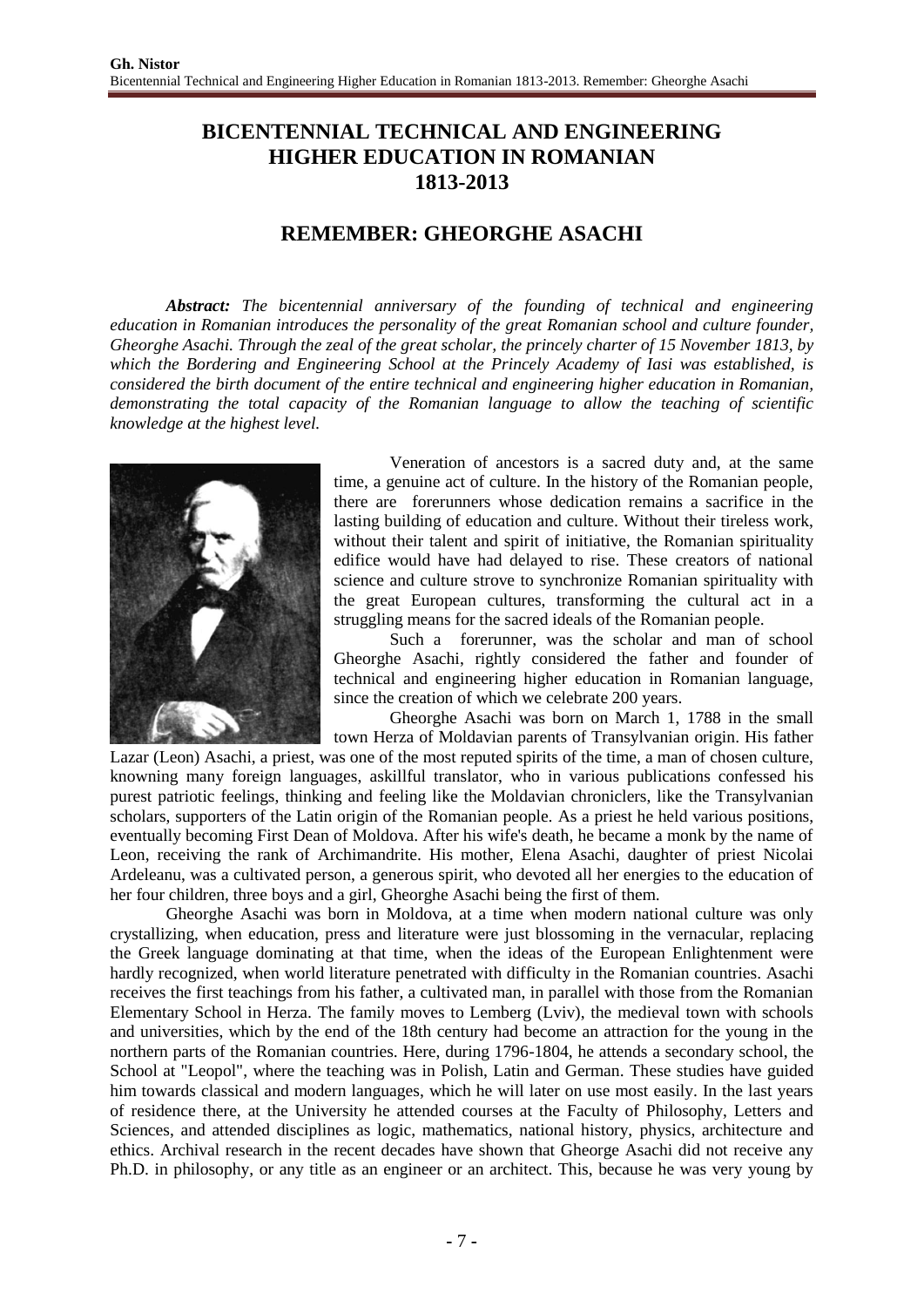the end of his studies and return home, being only 16 years old but also because he did not sustain all the examinations. But in all these years he has enriched his spiritual ken with ideas and concepts from the treasury of classical, Enlightenment, pre-Romantic literature of the time. In 1804, the family returns to Iasi, where young engineer Gheorghies, as he was called, put into practice his knowledge of architecture in the building of some houses. But because of his poor health, he is advised to change the climate. At the urging of his father and of the Metropolitan of Moldova, Veniamin Costache, who also helped him financially, in 1805 he leaves for Vienna, where he continued his studies interrupted at Lemberg. He studies astronomy, higher mathematics, with the famous astronomer Johann Tobias Burg, cadastre and painting. The events in Vienna of those years, enable him to get acquainted with the ideas of the bourgeois revolution in France, which he appropriates.

He goes to Rome, where between 1808 and 1812 he studies classical and Italian literature, archeology, painting and sculpture. Rome was considered metaphorically a "huge boyar or monastic estate", to which all followers had to go, however scattered. Studies in Rome represented the most brilliant era of his spiritual training. Museums, libraries, archives and literary and political salons have offered him a wide field of information. The current political climate in Italy in those years, fretted by a series of movements that were going to prepare the Risorgimento, the Italian people's struggle for freedom and unity, would help strengthening the national consciousness of young Asachi.

The multilateral training acquired abroad, the knowledge of several classical and modern languages, the contact with European cultural values, made Gheorghe Asachi not only a man of vast culture and very broad-minded, but also a great patriot.

In August 1812 he returns to Iasi. An optimist, longing for work and confident in his powers, guided by the progressive liberal ideology and a strong love for the homeland, he was hoping to play an important role of "restorer" in his own country. He would have a number of daring cultural initiatives required by the economic, social and political needs of the time, committing to national education and culture, taking them to complete victory.

In the early 19th century, among the cultural issues that needed to be urgently solved, the most important was the right to higher education, to higher education schools in the national language. This requirement also corresponded to the direction of development of the European society, as Asachi noticed. Those who opposed this right, considered as a decisive argument the inferiority, the scarcity of the Romanian language as compared to the Greek, Latin or the other modern European languages. The socio-political realities of the country disappointed him. However, in Moldova that time there was a man of great ability, who worked for the advancement of Moldova: this was metropolitan Veniamin Costache. He had founded since 1803 the Socola Seminar, where for the first time Romanian grammar was taught, so that *"apprentices to learn perfectly the sciences and the dogmas of faith*", had translated numerous religious books, encouraged prints of any kind. An enlightened intellectual of that time, Veniamin Costache expressed his patriotic ideas in numerous speeches, opening the way to a promising beginning of culturalization. But in the absence of the men of culture, the plots of the time did not offer Veniamin Costache the conditions for a success.

Being trained at well-known academic centres of Europe of his time (Lemberg, Vienna, Rome) where rationalist and enlightenment writings were extensively studied, Gheorghe Asachi was appointed by ruler Scarlat Calimachi, in February 1813, in the position of "referendar" (director) at the Department of Foreign Affairs. Moldova of that turn of the century continued to live under feudal, still unshaken rule by the great French Revolution of 1789 as the whole Europe. Here, acute problems were with the land: acquisition, sale, delimitation, heritage, numerous problems and often intricate, expecting solutions from the Ruler's Divan. Such issues dominated much of social life, constantly creating conflicts between boyars, other ones with the abbots of monasteries, between landholders, free peasants, merchants, all rushing in the Divan with deeds and papers ('*zapises'* and *'urics'*) citing ancient codices, with which to seek justice. To solve these processes, that had become more complicated over time, skilled people were needed, bordering engineers, able of performing the work of measuring land and familiar with "the language of old documents and old codices". Most of these were written in Romanian, but in the old Cyrillic alphabet. Such professionals had to be trained in a certain school, where Romanian language connoisseurs to be able acquire bordering and engineering training, so that to stop the frequent bordering processes.

Gheorghe Asachi used these circumstances, finding a favorable opportunity to lay the foundations of the Romanian school. Accordingly, under the constraint of social requirements, at the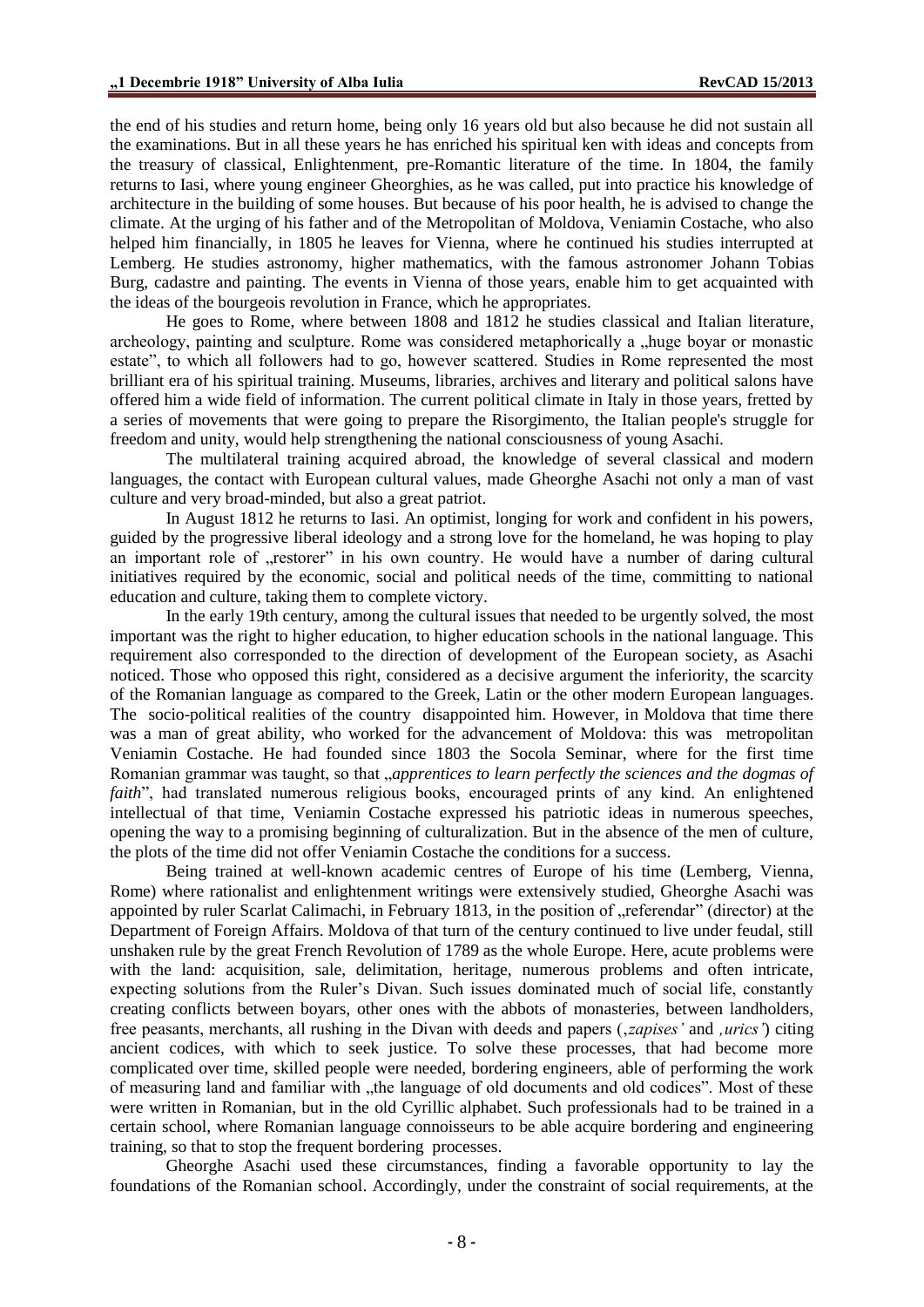suggestion of Gheorghe Asachi, supported by Metropolitan Veniamin Costache, Ruler Scarlat Calimachi considering welcomed the idea of a bordering and engineering course in Romanian, decided to establish a "clas" of this kind, baking it by an "*enlighted princely paper of November 15, 1813*". Bordering and engineering class was to be held at the Princely Academy of Iasi Metropolitan Church, where teaching was done in Greek. Later Asachi remembered: "The Greek College which considered *that study to be rather a job, did not put any hindrance for it to be held in its own building, while the prospects this new kind of career had opened soon populated the class with a large number of sons of boyards, among whom the son of the Prince himself.*

Thus, it came, that at the Princely Academy, Gheorghe Asachi, appointed as a teacher, "*first time taught in the national language a course in theoretical mathematics with practical application of geodetics and architecture, as well as the needful research and interpreting of border documents".*  To keep this course, despite the lack of specialized technical terms, Asachi wrote in Romanian a complete manual of mathematics (arithmetic, algebra, geometry, geodetics, plane and spherical trigonometry, topographical and practical maps marking, raising plans of places and estates), which would be printed later, to be used in schools for a long time. Striving to provide textbooks in Romanian language, he sought to create the conditions required by modern education and to elevate the Romanian people to a higher level of expression. *For Asachi said, "to cultivate and refine the Romanian language, basing it on just its own elements, is one of the absolute requirements to lead it to the state of being an exact the organ of sciences.* For the purposes of practical work he has brought a number of instruments from Paris and Vienna*.* This class, where the only teacher to be appointed was Gheorghe Asachi, scored 32 sons of boyards, among the students being the Ruler's son, Alexandru, his brother Petru and others. They were to become bordering engineers, a profession of great use at that time. The courses held by Asachi were particularly appreciated, the pedagogical merits of the teacher, the high scientific level being strongly highlighted.

The full deployment of the courses ended with the exam of 12 June 1818. The ceremony was framed in an exhibition of topographical plans, architectural projects and fortifications made by the school graduates. The exam was conducted in the presence of the school trustees, clergy, "of those on the political stage, foreigners with science". The ,anaphora' (letter) to the ruler, February 8, 1818, said that "many young sons of boyars, of other townspeople were investigated in the said sciences of theoretical and practical mathematics taught to them in Romanian language, so that, having conviction and living proof of their full knowledge, some of them were judged worthy to be engineers". The final exam, shows Asachi, "was the first triumph of instruction in the national language".

Young graduates of Asachi's school were awarded diplomas and many of them occupied the position of engineers and architects until their death. The ruler's son, prince Alexandru Calimachi was ambassador of the Ottoman Empire to Vienna.

Gheorghe Asachi's merits have gained a first official recognition in the same anaphora sent to the ruler, which said: "Wherefore, becoming convinced by the difficulties, the diligence and the many strivings of him, Gheorghe Asachi, to perform such work, constituting for the first time in Romanian language a mathematics course and using it in such a short time for the common benefit, we feel indebted to our nation's honour and zeal to witness him our full thanks and we judge him worthy of your heighness benevolence aa well as knowledge of patriots".

Although they would have had, like the Ruler, to strengthen and to recognize this *"certificate*" due to Asachi, the Ruler gave no answer. This had its hidden meaning. The engineering course in Romanian was not well seen by the Greek teachers of the Academy, and since March 1816 when DP Gobdelas was employed as a director, he had led an action for the defamation of Asachi among boyards, and even to the Ruler. Although he had sent his son to Asachi's course of bordering and engineering, the Ruler considered it more appropriate to refrain from a formal recognition of Asachi's merits. As a result of this conspiracy, Gheorghe Asachi, although he kept his title of a professor, the librarian position and a dwelling in the Academy building, could not resume his course of bordering engineers. Undermined by these manipulations, but under the pretext that after 1818 the "clas" had not met the number of students established by law, Asachi's school disbanded. However, he had demonstrated that "*high teachings can be taught in Romanian, moreover, that they can be delivered by native teachers*". This outstanding concept will be even better implemented in the decades to come, when the national language, through the efforts of Moldavian intellectuals corroborated with those of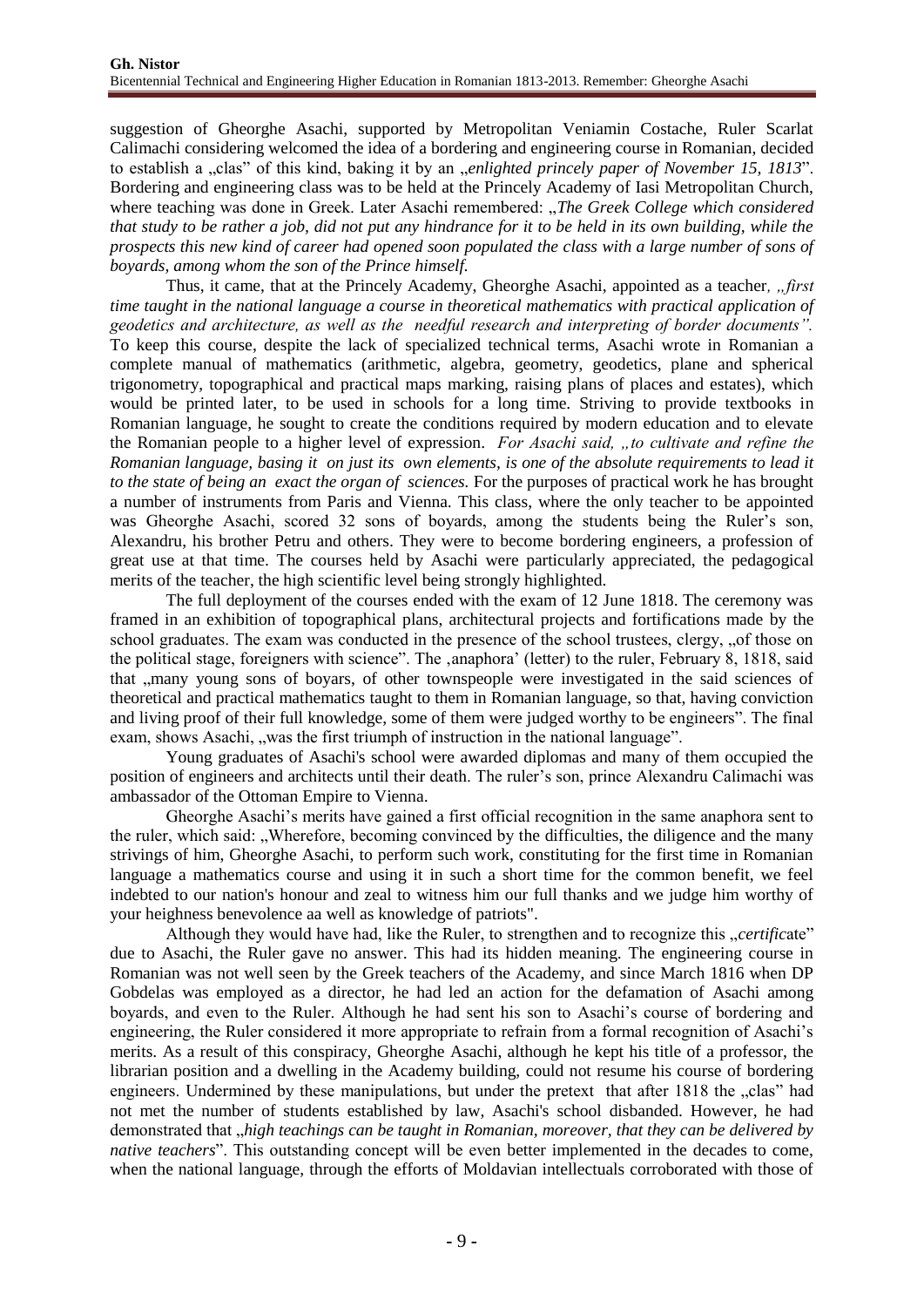Wallachian and Transylvanian intellectuals, despite hindrances, will become the "organ of politics," science and literature, which in the foreign languages only after painstaking of thousands of scholars over many centuries, could have sprung". The bordering engineers' class enjoyed great success in Moldavian society.

An event of great importance for the Romanian school, was the approval by the Romanian Country ruler, I. Gh. Caragea, March 6, 1818, of the establishment of a class of bordering and engineering at the St. Sava school in Bucharest and the appointment of Gheorghe Lazar, an engineer coming from Transylvania, as a teacher of arithmetic, geometry and geography. This event was the beginning of Higher School of Engineering in the Romanian Country.

After the dissolution of the Bordering and Engineering class at the Princely Academy in Iasi, as a reaction against the enemies of the Romanian language use in schools, the Metropolitan of Moldova, Veniamin Costache, sent to Bucharest as scholars, six young Moldavians to learn at the "*famous Parnasus of Muses of the multi-learned gentleman Gheorghe Lazar and of the Metropolitan of the Romanian Country*, *Dionisie Lupu*".

Despite his disappointment, Gheorghe Asachi started a real pioneering work in many areas of vital importance for the prosperity of the Romanian society. In the period 1813-1849, he was responsible for organizing schools in Moldova, having Metropolitan Veniamin Costache as adviser and mentor. Being also appointed "referendar" (director) at the Schools Trusteeship, a position which he performs a long time, his name is linked to the reorganization of the Socola Seminar, to the founding the Vasilian Gymnasium of the Three Hierarchs Church (1828), to the national county schools, the first institute of education of girls (1834), the School of Arts and Crafts (1841), organization of the agricultural and economic education, founding of the first public libraries. On 16 June 1835 the Mihailean Academy was inaugurated, a higher education institution, highly conceived, organized and supported by Gheorghe Asachi. In his view, it had to compete with the major cultural institutions of civilized Europe. Besides the high school courses and the three faculties: philosophy, laws and theology, for special knowledge *"which will open useful careers to the youth*", first of all the "*engineering school*", as attached to the Academy and the Institute of Arts and Crafts were "*hatched*". The Academy courses have also been completed until 1847, with new disciplines: analytical and descriptive geometry attached to engineering, agronomy, mineralogy and geology. After 1847, the Academy and, in general, public education, crossed a critical period, restricting its activity. The crisis ended in 1849, with the election of Ruler Grigore Alexandru Ghica, the Academy resuming its former momentum.

It is worth mentioning that the Mihaelian Academy represented the fertile seed for the further development of the first universities and a boost to the national emancipation movement in which the first generation of intellectuals, educated in their mother tongue were trained and taught.

An organizer and a pioneer in most various fields, Gheorghe Asachi manifested himself with the same passion in achieving set goals.

He dealt with founding the press in the Romanian laguage in Moldova, editing the first political-literary journal "*Albina Românească*" (The Romanian Bee) (1829), an organ of affirmation and support for national ideas, also followed by other publications: "*Gazeta de Moldavia*" (The Journal of Moldavia), "*Patria*" (The Homeland), "*Icoana lumi*" (Icon of the World), etc. His vocation of a founder was proved by his setting up of a litho-printing, called *"Institutul Albinei*" (The Bee Institute) (1832), introducing printing in the Latin alphabet, because the Metropolitan Church only printed with Cyrillic letters. It was from Asachi's litho-printer that all the books, journals, maps, historical paintings, *Buletinul Oficial* (The Official Bulletin) came out, until the closure of the Institute in 1860.

He established a new institution, the State Archives (1832), which had the aim to gather, organize, and give to use the country documents and archives.

Gheorghe Asachi was one of the great animators of cultural life, creating the Philharmonicdramatic Conservatoire (1836), in order to provide the necessary staff for theatre and musical theatre activity. He organizes the first theatre (1837) and opera (1838) performances in the Romanian language, played by the Conservatoire students. The scholar also made himself noteworthy in the literary field (poetry, prose, drama), helping to refine the language, had an intense activity in the field of translations and adaptations, of music and fine arts criticism, founding the first public pinacotheque Moldova.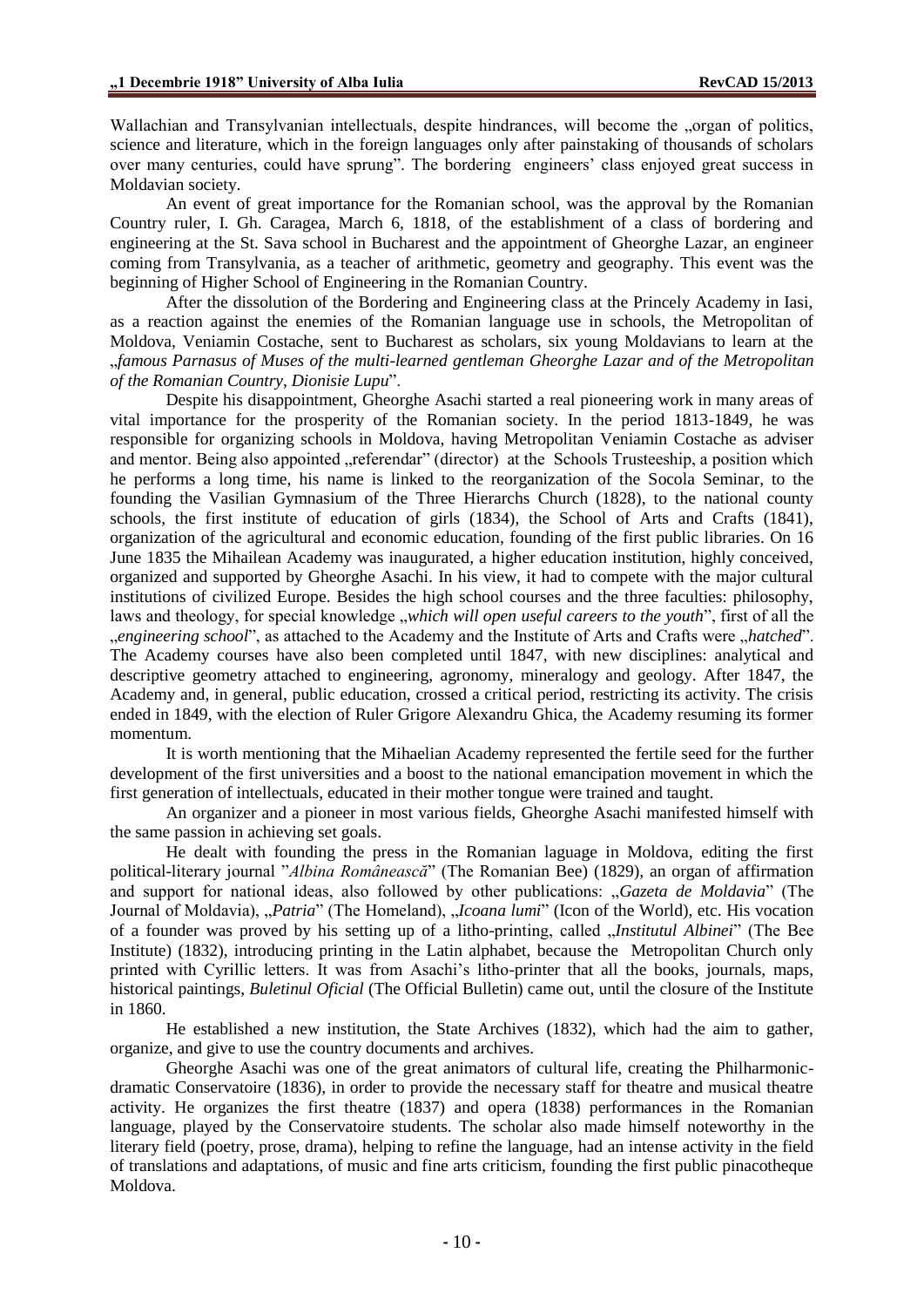In the Moldavian society of the first half of the 19th century, Gheorghe Asachi led for many years, public education at all levels. In parallel, he was an active participant in the society life. Between 1822-1827 he served as Moldova's diplomatic agent in Vienna, sent by the land's ruler Ioan Sandu Sturza, representing his country, its interests and its rights successfully, with full dignity. During this period, he searched the libraries of Vienna and Poland, where he found part of the Moldova's archive, taken by Metropolitan Dosoftei in Poland in 1687, during the Turkish-Polish war. These documents, found at private persons, have been purchased and brought into the country.

In 1828, Asachi was appointed secretary of the committee for the drafting of the Organic Regulation, the first political constitution of the Romanian principalities.

Later on, he went to Petersburg, the capital of Russia together with representatives of the two Romanian Principalities, to submit for approval the Organic Regulation (1832), which rendered the principalities the representative government.

At the same time, Asachi, as a man of school, introduced into the Organic Regulation a number of provisions for schools: recognition of the schools' estates, as well as the obligation of the State of grants for the schools' fund, to support, equip them and increase their number.

Based on the Organic Regulations, two important law projects were issued: "*Project for the Public Bordering Codices*" in Moldova, under Ruler Mihail Sturza, and "*Project Touching Cadastral Measurement throughout the Principality*" in Wallachia under Ruler Alexandru Dimitrie Ghica. These laws were applied to a small extent due great estate owner boyards, who were not interested in knowing the actual areas according to which taxes had been set.

Gheorghe Asachi's contribution in organizing education in Moldova, represents a huge work, beginning with initiatives of building and modernization of settlements, programme drafting, making and publishing textbooks, defining pedagogical precepts, providing favorable conditions for instruction and education, up to the humanistic, high level content of public education.

The complexity of political and social events in Moldova of the first half of the 19th century, the 1821 and 1848 Revolutions and the struggles for the Union of the Principalities have not been understood by Gheorghe Asachi. A spirit of the Enlightenment, conciliatory of his generation, he could not have opposed to the romantic revolutionary rebellion of the new generations of young people, who cultivated a new ideology and aesthetics. His encyclopaedic training, his initiatives and toil have been extremely necessary to a period organizing a solid basis for the scientific disciplines, establishing the school in the national language, promoting cultural values, encouraging the arts and crafts, stimulating patriotic feelings.

After a life of fulfillment, tired, depressed by the long years of efforts in the service of cultural development of the nation, Gheorghe Asachi passed away on November 12, 1869. He was 81 years old. His and his wife Elena Asachi's remains lie at the base of the statue erected in front of the Primary School that bears his name, near the "Three Hierarchs" Church in Iasi.

The special merit of the School of Bordering and Engineering is this school's contribution to an increased prestige of the national higher education. It is about the fact that Asachi's school granted in 1818 the first "*engineer's certificates*" in the Romanian provinces, which were followed by the engineer's certificates issued by the applied departments of the Romanian Academies and Universities. This justifies the *acceptance of the appreciation that the princely charter of 15 November 1813, by which the Iasi School of Engineering was established, sholuld be regarded as the birth certificate of the entire Romanian higher engineering education*. Also, Asachi's School contributed to an increase in the national prestige of Romanian higher education, since it demonstrated the total capacity of Romanian language to permit teaching scientific knowledge at the highest level.

With all the mistakes he made in the latter part of his life, Gheorghe Asachi's strong personality has to a great extent proved his right to the respect and admiration of his followers and, in particular, his right to be considered a symbol of a true devotion to the Romanian education. If the 1890 teachers honoured his memory by rising him a beautiful statue, the 1938 teachers glorified him by assigning his name to the higher technical education in Iasi, which had acquired its independent existence certificate: the "Gheorghe Asachi" Polytechnical School (1937-1948), later on the "Gheorghe Asachi" Polytechnical Institute (1948-1993), now the "Gheorghe Asachi" Technical University (1993-at present).